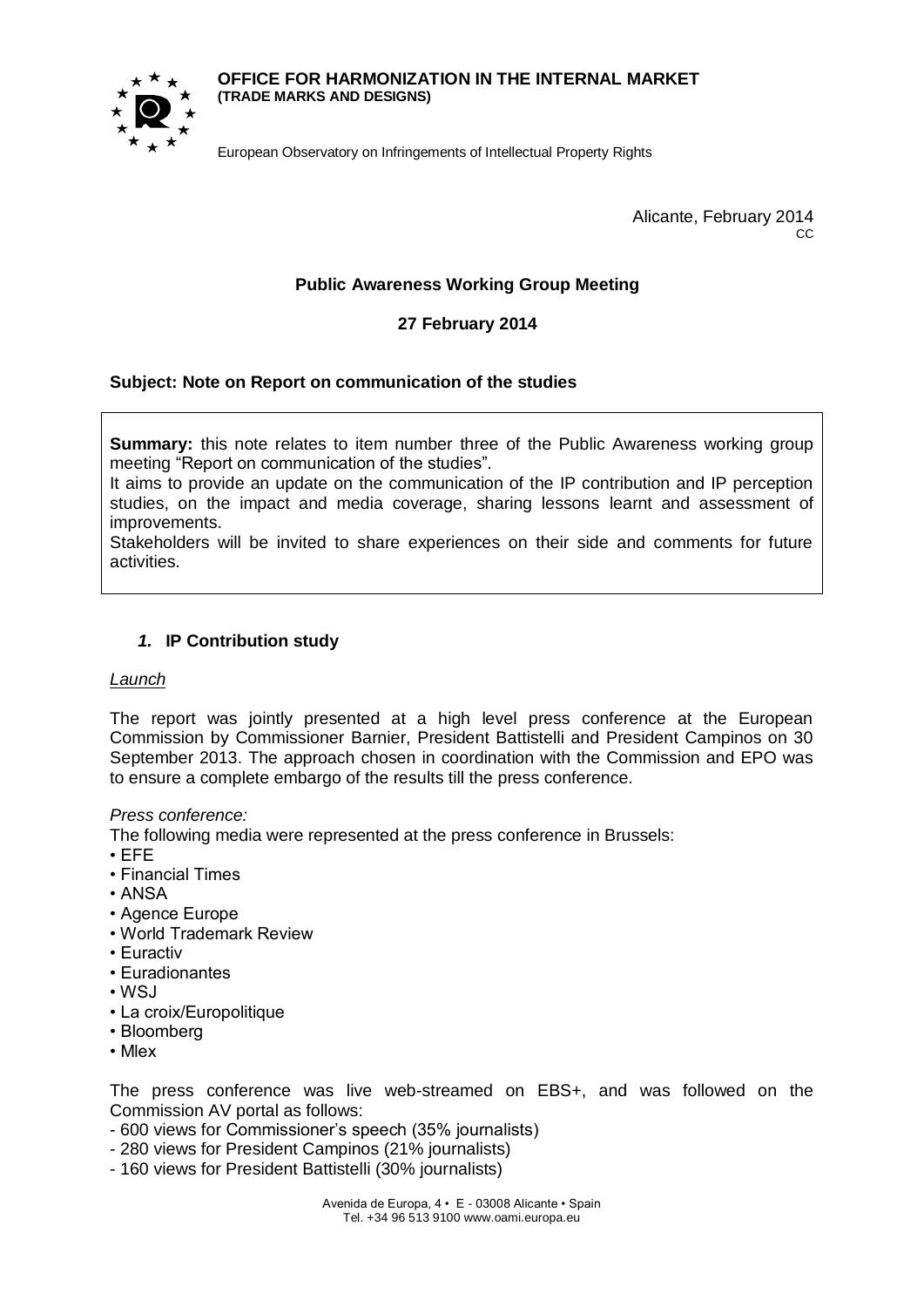## *Press release rollout and follow-up*

Before the launch, OHIM sent diary notes on 25 September to selected media in eight targeted countries (Czech Republic, France, Italy, Germany, Poland, Spain, Romania, United Kingdom) as well as to the IP specialised press, Brussels-based correspondents of key media outlets to invite them to the press conference and provide them with the link to the web streaming facility. The European institutions generate a vast amount of press releases, reports and other outputs aimed at the media. Consequently, the aim was to flag up the launch of the report by sending a "save the date" note to media targets, to make them aware not only that the report would be released via a press conference in Brussels, but also to enable them to forward plan their coverage and place the event in their news diaries:

Upon the report's launch, a joint press release was rolled out through the maximum number of channels possible:

- 1. Via the Commission's website and channels (e.g Representations of the Commission in Member states, Rapid Data base, Espresso)
- 2. Via the EPO's website and channels
- 3. Via OHIM's media provider
- 4. Via OHIM's own channels (IP specialist media, Spanish media)
- 5. Via social media (Twitter accounts of the three bodies) Hashtags were created on Twitter: #IPEurope and #EUIPstudy and shared on the joint press release

#### *Toolkit of communication materials*

As of the launch, a toolkit of communication materials was made available to stakeholders and all on OHIM's website:

- Full report (EN)
- Executive summaries in 23 languages
- Joint PR Commission/OHIM/EPO in 23 languages
- Joint OHIM/EPO press release for targeted media in key countries
- Memo (Q&A)
- Electronic banners in 23 languages
- Infographies presentations in EN and later in FR, DE, IT and ES
- Animated video
- Defensive points (internal document)

#### *Institutional dissemination*

As of the launch, the report was sent, both in paper and electronic format to:

- EU IP offices and non EU national offices
- Over 160 IP organisations worldwide
- Local and regional authorities in Spain
- MEPs of the relevant committees: legal affairs committee, Internal market committee and Chairs of ITRE, IMCO committees)

Dissemination via Commission services covered also selected units in Commission services such as DG COMP, HOME, JRC, CONNECT, DEVCO, EAC, AGRI, SANCO, SJ, SG, ENV, TRADE, RDT, Council of Ministers.

A presentation in the European Social and Economic Committee is further scheduled for 10 February 2014.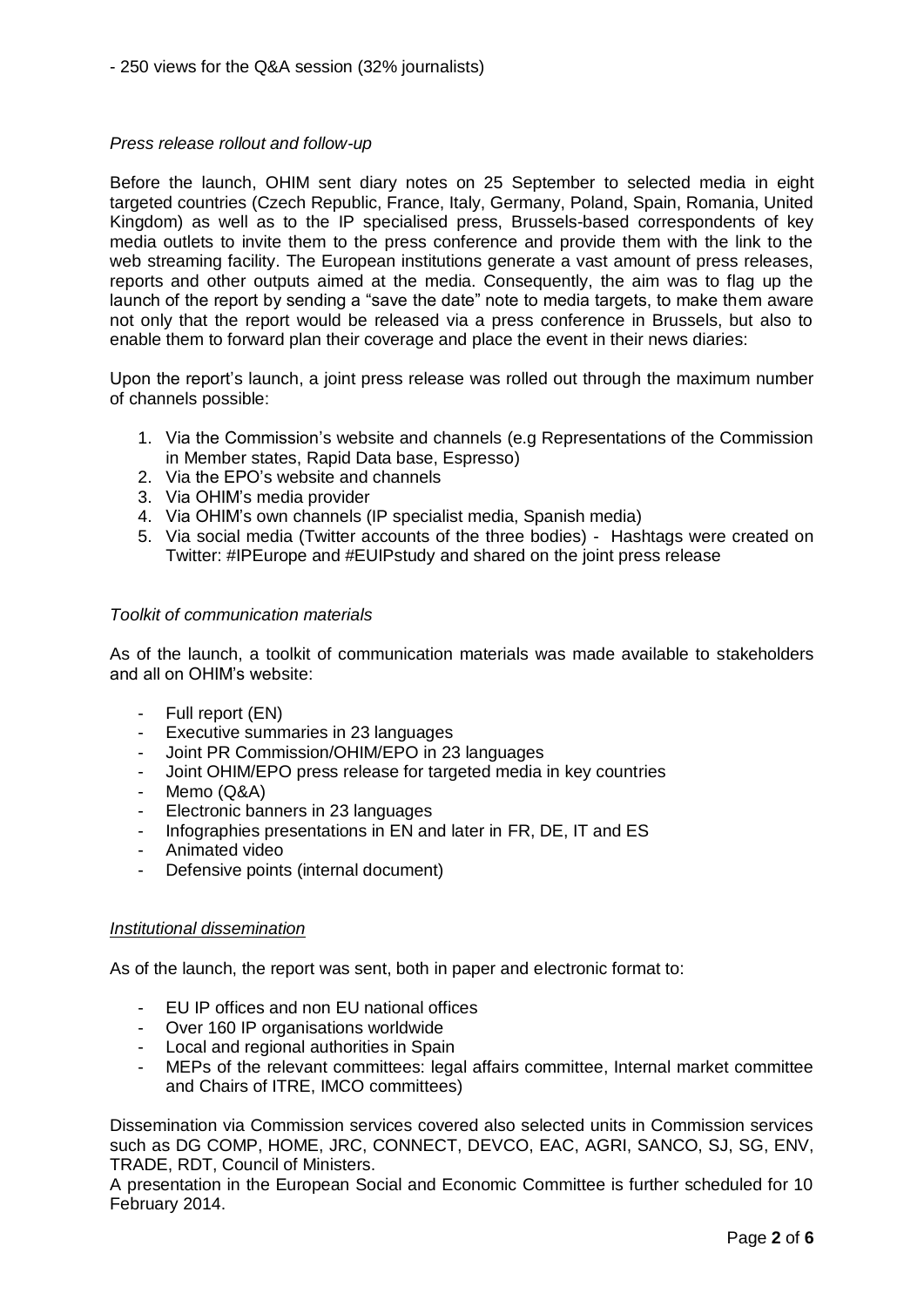## *Stakeholder rollout*

The Observatory's stakeholder network was activated on the day of the launch to maximise coverage through stakeholder target groups. Representatives were provided with the live web streaming link of the event as well as the list of communication material which would be available to them for further roll-out, just immediately after the press conference. The material included executive summaries of the study in 23 languages, press release in all languages, a memo, a video and infographic slides.

The Observatory's stakeholders further disseminated the study and its results with varied degrees of involvement.

#### *Impact and media coverage*

Headline results from the study's release showed a total of 333 press clippings gathered, nationally and internationally, with a total AVE of €822,300.39, covering the period from 30/09/2013 to 04/11/2013 and the eight countries targeted (Czech Republic, France, Italy, Germany, Poland, Spain, Romania, United Kingdom) as mentioned previously and broken down as follows:

| <b>Clippings</b>       | Print         | Online | Radio/<br>TV | Total | <b>AVE</b>  |
|------------------------|---------------|--------|--------------|-------|-------------|
| Date of Submission:    | 13            | 317    | 3            | 333   | 882.200.39€ |
| November 5, 2013       |               |        |              |       |             |
| Overall Czech Republic | O             | 6      | $\Omega$     | 6     | N/A         |
| Overall EU-Wide        |               | 25     |              | 27    | 1.567,19€   |
| <b>Overall France</b>  | O             | 22     | $\Omega$     | 22    | 915,55€     |
| <b>Overall Germany</b> | O             | 26     | $\Omega$     | 26    | 5.659,77€   |
| <b>Overall Italy</b>   | 0             | 19     | 0            | 19    | 1.098,66€   |
| <b>Overall Poland</b>  |               | 12     | 0            | 13    | 2.337,33€   |
| <b>Overall Romania</b> | $\mathcal{P}$ | 84     |              | 87    | 16.935,24€  |
| <b>Overall Spain</b>   | 9             | 80     |              | 90    | 801.222,30€ |
| <b>Overall UK</b>      | 0             | 28     | 0            | 28    | 16.360,91€  |
| <b>Overall USA</b>     | 0             | 15     | 0            | 15    | 36.103,44€  |

ANSA, the Italian news agency and EFE, the main Spanish news agency, followed the press conference and immediately filed copy on it, which was picked up by online media.

All specialised IP media outlets targeted published content on the report, some of which spread their coverage over several days.

Apart from the monitoring in the eight selected countries, further clippings were identified or generated (Belgian press, Dutch press, Danish media), in addition to some monitoring of US coverage.

From a qualitative point of view, the coverage welcomed the study and its results, with uptake of large parts of press release and quotes. Specific questions on the methodology came essentially from the IP specialised press which analysed the study after its release. Comments and responses from OHIM/Chief economist followed and have been published.

#### *Social Media*

Thirteen tweets were sent in real-time during the streaming of the press conference. Each tweet contained mentions to EPO and Commissioner Barnier, ensuring retweets from their accounts. The first level reach was to the Office's 3,862 Twitter followers.

Six tweets came from Commissioner Barnier's account (to 25,619 followers), and the EPO retweeted all thirteen OHIM tweets to 9,257 followers.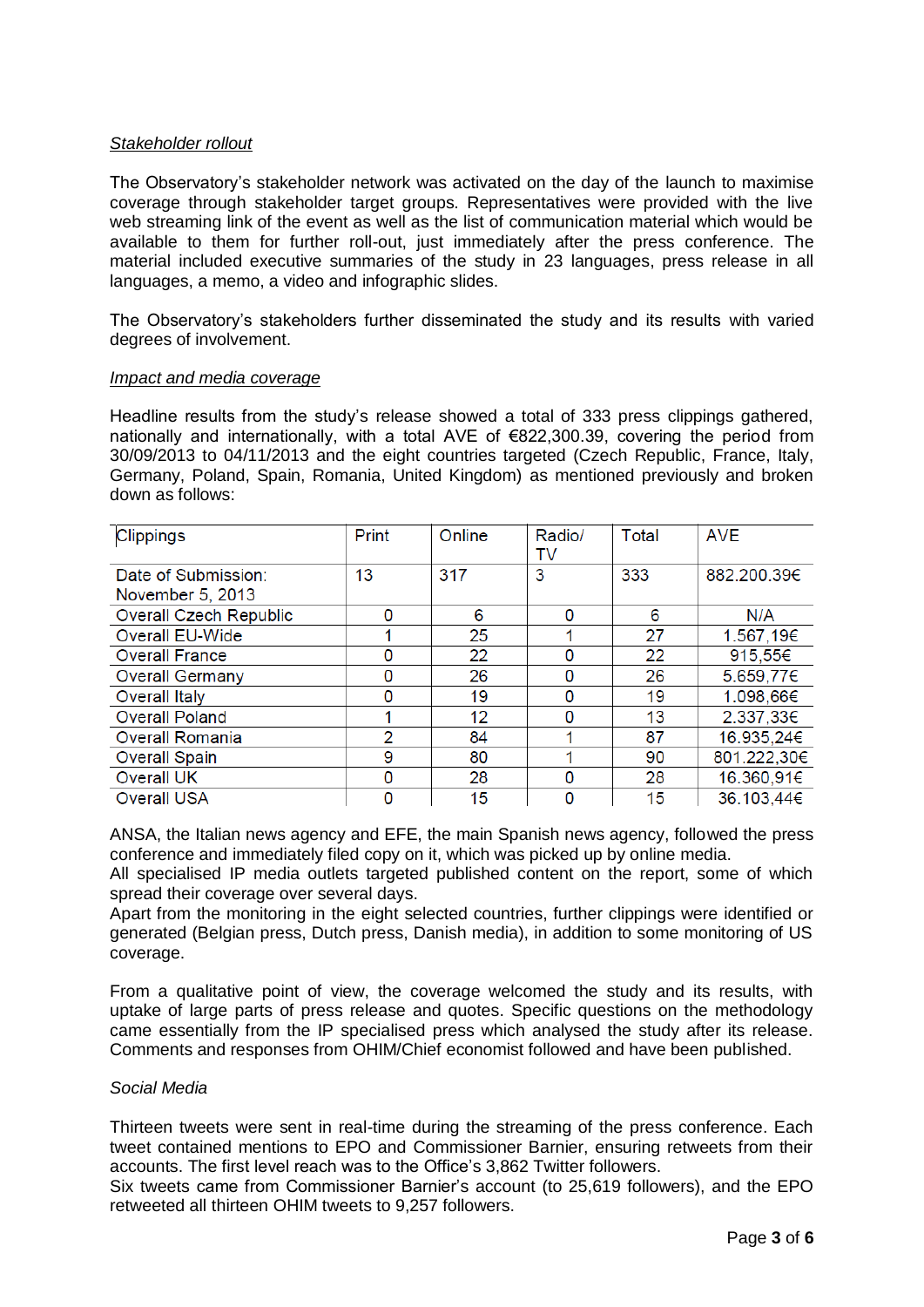Other key organisations also retweeted in real-time.

Within an hour, the second level reach (the combined number of the followers of our followers who received OHIM tweets indirectly via retweets) was over 48,000, reaching 65,000 within the space of a few more hours.

### *OHIM website*

There were nearly a thousand page views of the special Observatory page dedicated to the IP Contribution Study on OHIM website on September 30. Meanwhile, 50% of all visits to the OHIM ONLINE news item about the launch of the study came directly from Twitter users following the links we included in OHIM's tweets.

## **2. IP Perception study**

### *Launch*

The study was released by OHIM President António Campinos at the European Parliament in Brussels on Monday 25 November 2013 and presented to the Members of the Legal Affairs Committee, together with the Commissioner for Internal Market and Services, Michel Barnier. The approach chosen was to share ahead of the release the report to MEPs, stakeholders and selected media.

The event was web streamed live through the Europarl live stream facility and open to journalists (*monitoring still to be received).*

#### *Press release rollout and follow-up*

Several days before the launch, OHIM sent under embargo the press release, the report as well as national data extracted from the survey, to selected media, notably mainstream and generalist media in six targeted countries (France, Italy, Germany, Poland, Spain, and United Kingdom) as well as to the IP specialised press. Pre-briefings and calls followed.

Other journalists from the media distribution list in these countries received a diary note to alert them on the survey and invite them to attend or follow the presentation via the live web streaming facility.

Upon the report's launch, a joint press release was rolled out through various channels:

- 1. Via OHIM's media provider in the countries selected
- 2. Via OHIM's own channels (IP specialist media, Spanish media)
- 3. Via social media (OHIM Twitter account) Same hashtags as used for IP contribution study
- 4. Stakeholders' channels

#### *Toolkit of communication materials*

Some days before the launch, a toolkit of communication materials was made available to all Observatory stakeholders and downloadable from OHIM's website:

- Full report (EN)
- Executive summaries in 23 languages
- Press release in 23 languages
- National data presentations of the survey
- Electronic banners in 23 languages
- Defensive points (internal document)
- Later infographies presentations in EN, FR, DE, IT and ES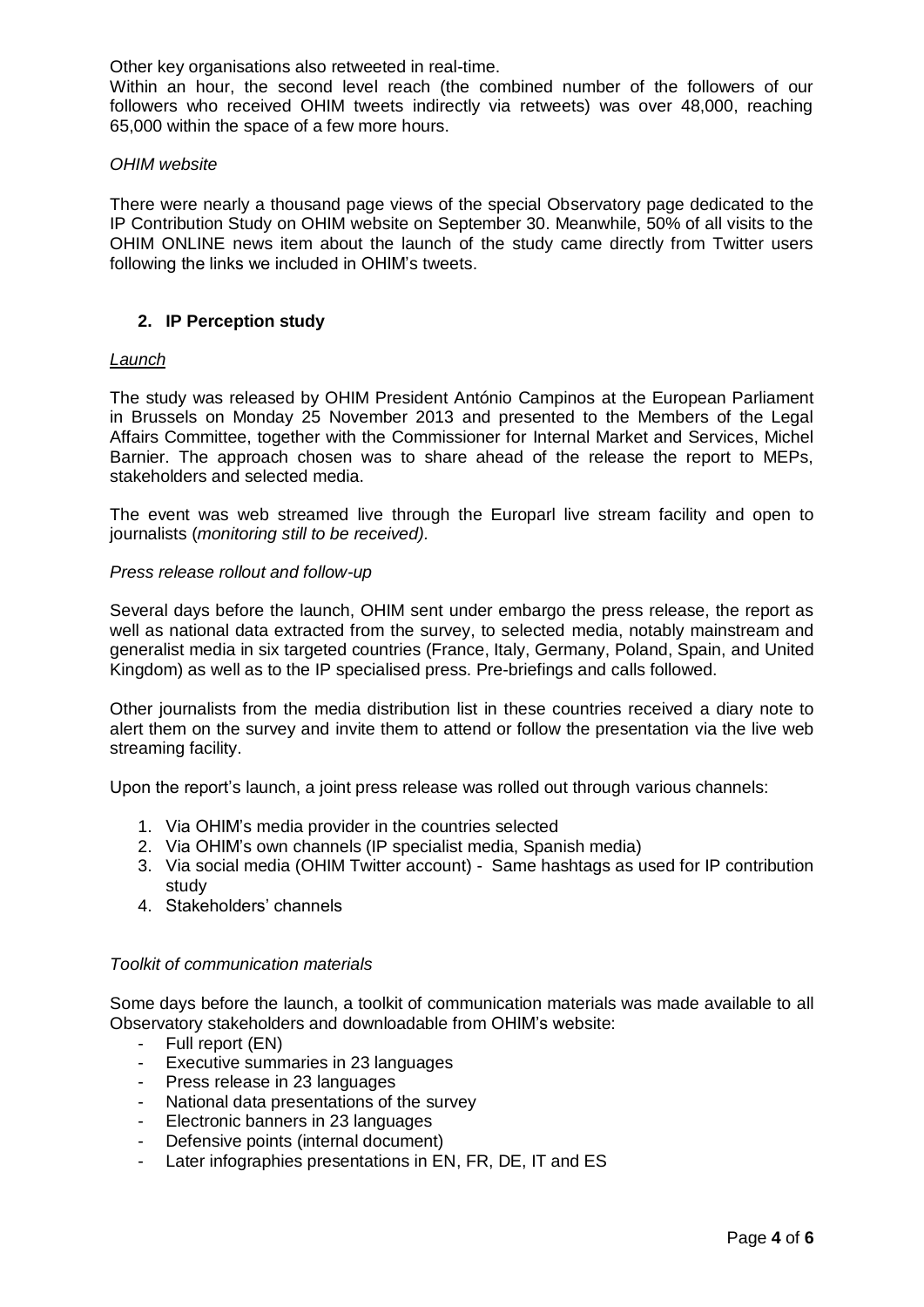## *Institutional dissemination*

After the release of the survey, the report was sent, both in paper and electronic format to:

- EU IP offices and non EU national offices
- Over 160 IP organisations worldwide
- MEPs of the relevant committees: legal affairs committee, Internal market committee and Chairs of ITRE, IMCO committees)

The presentation at the European Social and Economic Committee, scheduled for 10 February 2014 will also cover this survey.

### *Stakeholder rollout*

The Observatory's stakeholder network received at the plenary meeting and an executive summary of the survey and some days before the presentation, the full report and the communication toolkit, as well as the live streaming facility link.

The Observatory's stakeholders rolled out the survey and its results with various degrees of involvement.

#### *Impact and media coverage*

Headline results from the study's release showed a total of 350 press clippings gathered, with a total AVE of €,307.564 covering the period from 25/11/2013 to 10/01/2014 and the six countries targeted (France, Italy, Germany, Poland, Spain, United Kingdom) as well as Brussels-based media and broken down as follows:

| Clippings                 | Print    | Online | Radio/TV | Total | <b>AVE</b>  |
|---------------------------|----------|--------|----------|-------|-------------|
| of<br>Submission:<br>Date |          |        |          |       |             |
| January 10, 2014          | 107      | 237    | 6        | 350   | 307.564,87€ |
| Overall EU-Wide           | 0        | 5      | 0        | 5     | 4.304,29€   |
| <b>Overal France</b>      |          | 6      | 0        | 7     | 17.522,61€  |
| <b>Overall Germany</b>    | 79       | 84     | 3        | 166   | 164.479,64€ |
| Overall Italy             | $\Omega$ | 41     | 0        | 41    | 16.941,11€  |
| <b>Overall Poland</b>     | 2        | 46     | 1        | 49    | 39.882,96€  |
| Overall Spain             | 24       | 40     | 2        | 66    | 34.294,14€  |
| Overall UK                |          | 15     | 0        | 16    | 30.140,22€  |

DPA, the German news agency took up the topic, which was then reported broadly across the country, notably by Focus (weekly news magazine), Frankfurter Rundschau, Yahoo.de. In Italy, the topic was covered by various mainstream newspapers (Avvenire, Il Sole 24 Ore, la Stampa) as well as news agencies (AGI and ANSA) and online portals (Yahoo.finanza.it). In Poland, coverage was gained in print, radio and online (Polish radio, Rzeczpospolita, online dailies) and was supported by the Polish press agency telegram. In Spain, the survey received large coverage from regional to national media. EFE the Spanish news agency filed copy on the topic and increased pick up by online media.

Most of the coverage analysed national figures versus EU ones and reported on the contradictions between what citizen think and how they act.